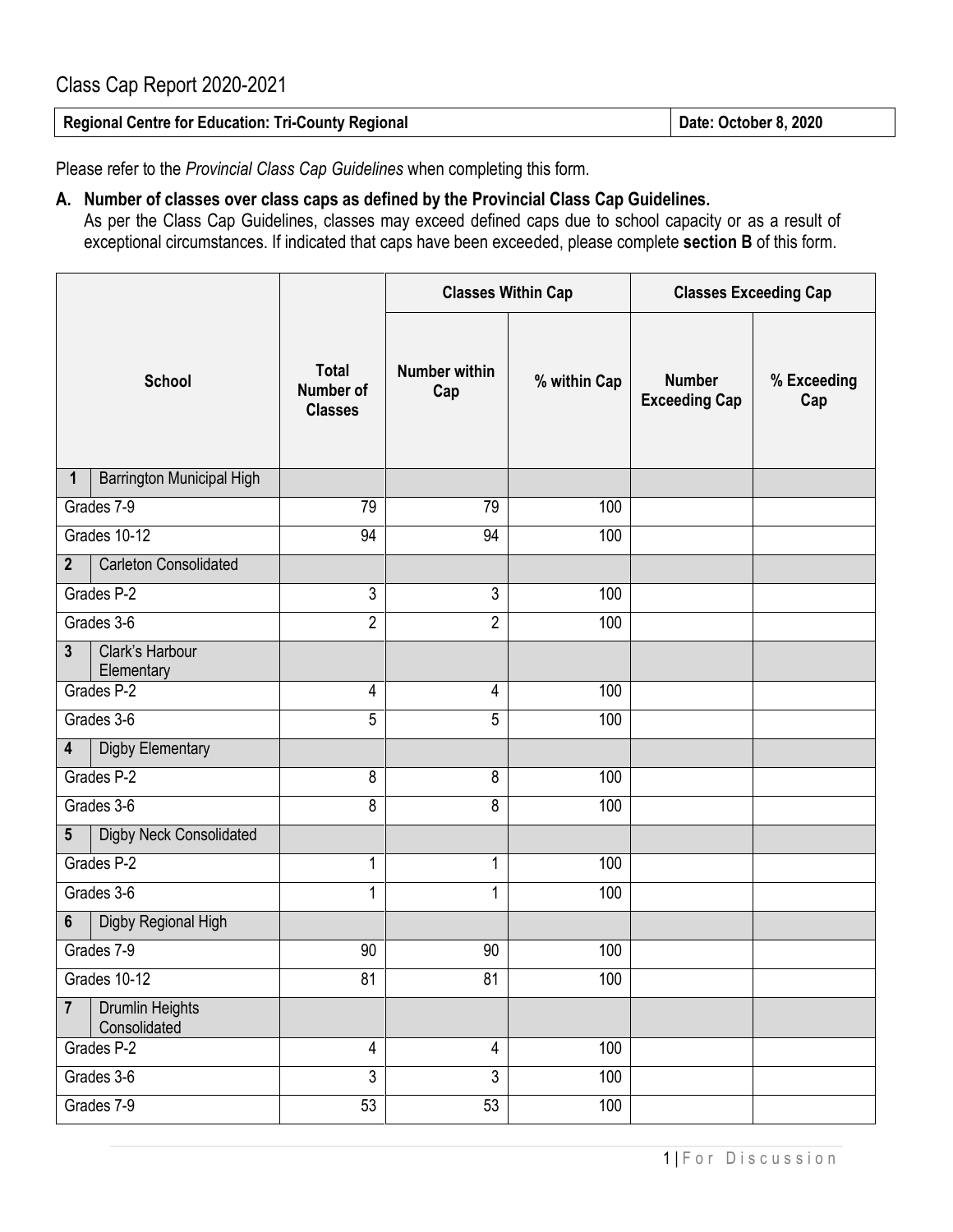|                                       |                                             | <b>Classes Within Cap</b>   |              | <b>Classes Exceeding Cap</b>          |                    |
|---------------------------------------|---------------------------------------------|-----------------------------|--------------|---------------------------------------|--------------------|
| <b>School</b>                         | <b>Total</b><br>Number of<br><b>Classes</b> | <b>Number within</b><br>Cap | % within Cap | <b>Number</b><br><b>Exceeding Cap</b> | % Exceeding<br>Cap |
| Grades 10-12                          | 50                                          | 50                          | 100          |                                       |                    |
| Evelyn Richardson<br>8<br>Memorial    |                                             |                             |              |                                       |                    |
| Grades P-2                            | $\overline{2}$                              | $\mathbf{2}$                | 100          |                                       |                    |
| Grades 3-6                            | $\overline{2}$                              | $\overline{2}$              | 100          |                                       |                    |
| Forest Ridge Academy<br>9             |                                             |                             |              |                                       |                    |
| Grades P-2                            | 4                                           | 4                           | 100          |                                       |                    |
| Grades 3-6                            | 4                                           | 4                           | 100          |                                       |                    |
| <b>Hillcrest Academy</b><br>10        |                                             |                             |              |                                       |                    |
| Grades P-2                            | 7                                           | $\overline{7}$              | 100          |                                       |                    |
| Grades 3-6                            | 6                                           | 6                           | 100          |                                       |                    |
| <b>Islands Consolidated</b><br>11     |                                             |                             |              |                                       |                    |
| Grades P-2                            | $\overline{2}$                              | $\overline{2}$              | 100          |                                       |                    |
| Grades 3-6                            | $\overline{2}$                              | $\overline{2}$              | 100          |                                       |                    |
| Grades 7-9                            | 14                                          | 14                          | 100          |                                       |                    |
| Grades 10-12                          | 16                                          | 16                          | 100          |                                       |                    |
| Lockeport Regional High<br>12         |                                             |                             |              |                                       |                    |
| Grades 7-9                            | 26                                          | 26                          | 100          |                                       |                    |
| Grades 10-12                          | 33                                          | 33                          | 100          |                                       |                    |
| Lockeport Elementary<br>13            |                                             |                             |              |                                       |                    |
| Grades P-2                            | $\overline{2}$                              | $\overline{2}$              | 100          |                                       |                    |
| Grades 3-6                            | $\overline{2}$                              | $\overline{2}$              | 100          |                                       |                    |
| Maple Grove Education<br>14<br>Centre |                                             |                             |              |                                       |                    |
| Grades 3-6                            | 8                                           | 8                           | 100          |                                       |                    |
| Grades 7-9                            | 147                                         | 147                         | 100          |                                       |                    |
| Meadowfields Community<br>15          |                                             |                             |              |                                       |                    |
| Grades P-2                            | 10                                          | 10                          | 100          |                                       |                    |
| Grades 3-6                            | 8                                           | 8                           | 100          |                                       |                    |
| Plymouth<br>16                        |                                             |                             |              |                                       |                    |
| Grades P-2                            | $\,6\,$                                     | $\,6\,$                     | 100          |                                       |                    |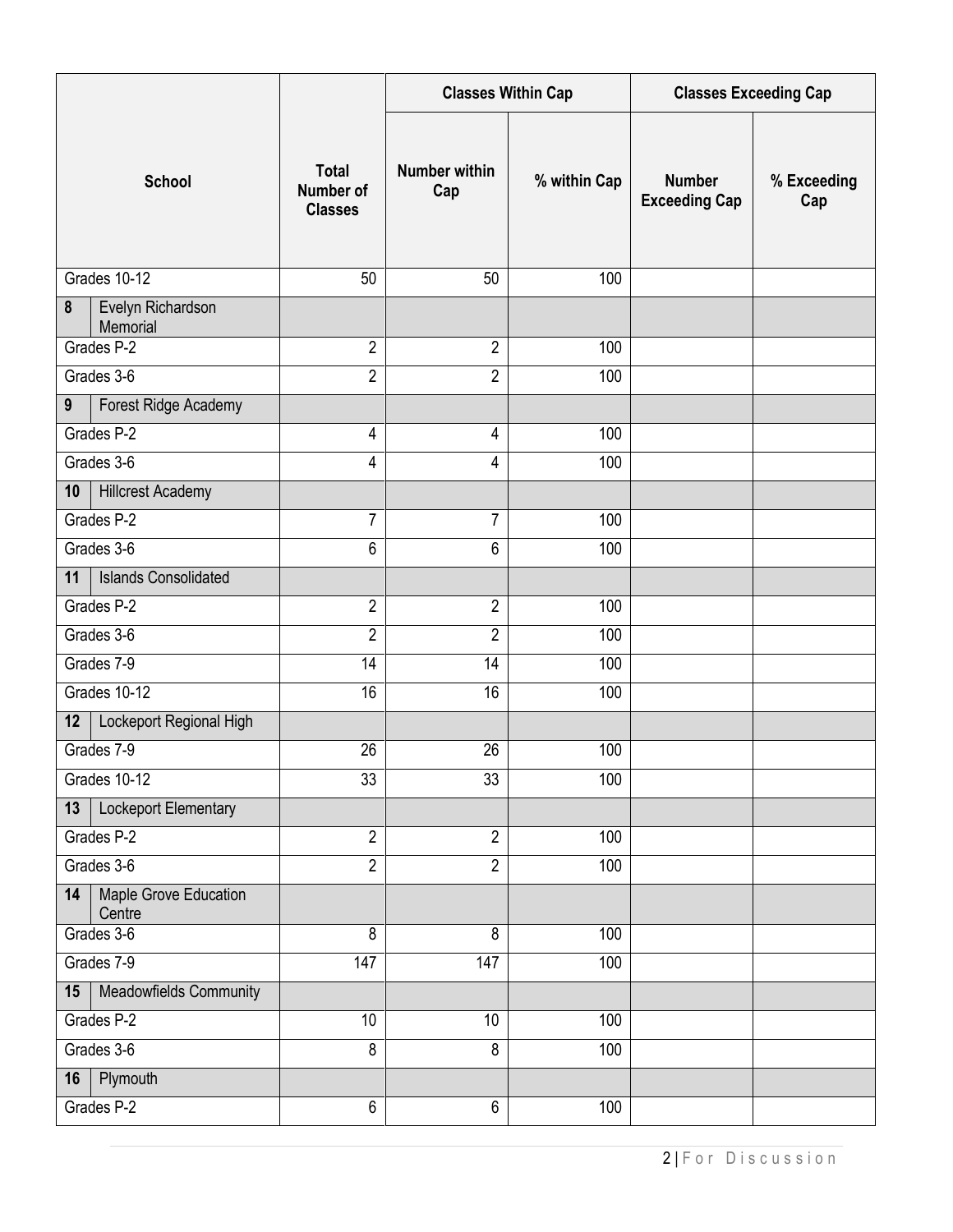|                                                            |                                                    | <b>Classes Within Cap</b>   |              | <b>Classes Exceeding Cap</b>          |                    |
|------------------------------------------------------------|----------------------------------------------------|-----------------------------|--------------|---------------------------------------|--------------------|
| <b>School</b>                                              | <b>Total</b><br><b>Number of</b><br><b>Classes</b> | <b>Number within</b><br>Cap | % within Cap | <b>Number</b><br><b>Exceeding Cap</b> | % Exceeding<br>Cap |
| Grades 3-6                                                 | 5                                                  | 5                           | 100          |                                       |                    |
| <b>Port Maitland Consolidated</b><br>17                    |                                                    |                             |              |                                       |                    |
| Grades P-2                                                 | 3                                                  | $\overline{3}$              | 100          |                                       |                    |
| Grades 3-6                                                 | $\overline{2}$                                     | $\overline{2}$              | 100          |                                       |                    |
| Shelburne Regional<br>18                                   |                                                    |                             |              |                                       |                    |
| Grades 7-9                                                 | 59                                                 | 59                          | 100          |                                       |                    |
| Grades 10-12                                               | $\overline{58}$                                    | 58                          | 100          |                                       |                    |
| 19<br>St. Mary's Bay Academy                               |                                                    |                             |              |                                       |                    |
| Grades 7-9                                                 | 52                                                 | 52                          | 100          |                                       |                    |
| Grades 10-12                                               | $\overline{37}$                                    | 37                          | 100          |                                       |                    |
| <b>Weymouth Consolidated</b><br>20                         |                                                    |                             |              |                                       |                    |
| Grades P-2                                                 | 5                                                  | $\overline{5}$              | 100          |                                       |                    |
| Grades 3-6                                                 | 5                                                  | 5                           | 100          |                                       |                    |
| <b>Yarmouth Consolidated</b><br>21<br><b>Memorial High</b> |                                                    |                             |              |                                       |                    |
| Grades 7-9                                                 | 50                                                 | 50                          | 100          |                                       |                    |
| Grades 10-12                                               | 213                                                | 213                         | 100          |                                       |                    |
| Yarmouth Elementary<br>22                                  |                                                    |                             |              |                                       |                    |
| Grades P-2                                                 | $\overline{7}$                                     | $\overline{6}$              | 86           | 1                                     | 14                 |
| Grades 3-6                                                 | 6                                                  | $\overline{6}$              | 100          |                                       |                    |

Note: References to 'cap' refer to hard cap as defined in the Provincial Class Cap Guidelines